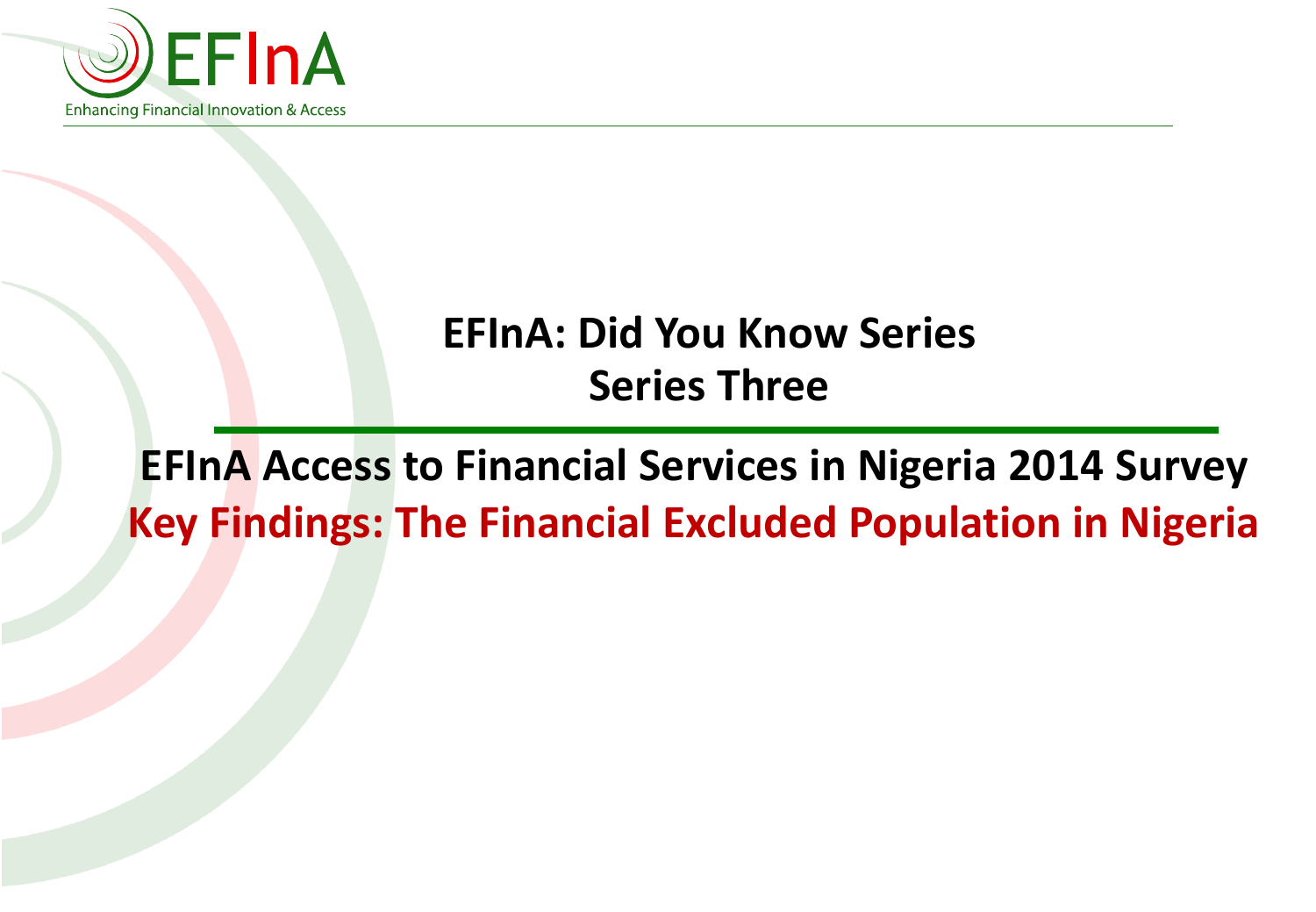

- 45.4 million adults are formally included
- 36.9 million adults are financially excluded



#### **DEFINITION OF FINANCIAL ACCESS**

- **Banked:** all adults who have access to or use a deposit money bank in addition to having/using a traditional banking product, including ATM card, credit card, savings account, current account, fixed deposit account, mortgage, overdraft, loan from a bank, or no-interest banking product; including indirect access
- **Formal other:** all adults who have access to or use other formal institutions and financial products not supplied by deposit money banks, including Insurance companies, microfinance banks, pension schemes or shares. It also includes remittances (through formal channels); including indirect access
- **Informal only:** all adults who do not have any banked or formal other products, but have access to or use only informal services and products. This includes savings clubs/pools, esusu, ajo, or moneylenders; as well as remittances (through informal channels such as via a transport service or recharge card)
- **Financially excluded:** adults not in the banked, formal other or informal only categories, even though the person may be using or have access to any of the following: loan/gift from friends or family and loan from employers, as well as remittances via a friend/family member

#### **These four strands are mutually exclusive**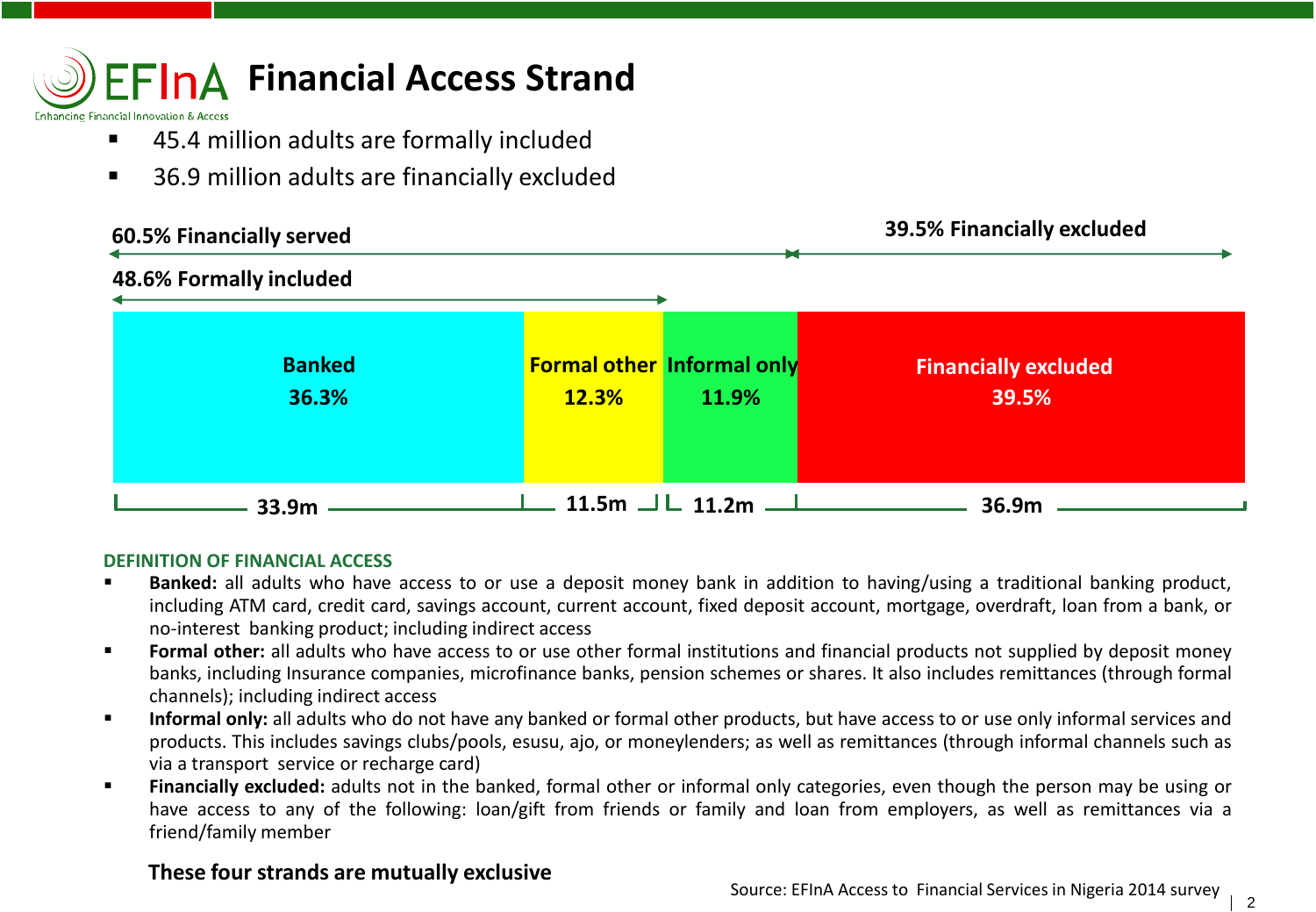

# **Profile of the Financially Excluded**

 36.9 million adults are financially excluded, of which 37.9% are in the 18 to 25 age bracket, 57.9% are female, 39.1% have no formal education, and 23.8% do not receive an income



Source: EFInA Access to Financial Services in Nigeria 2014 survey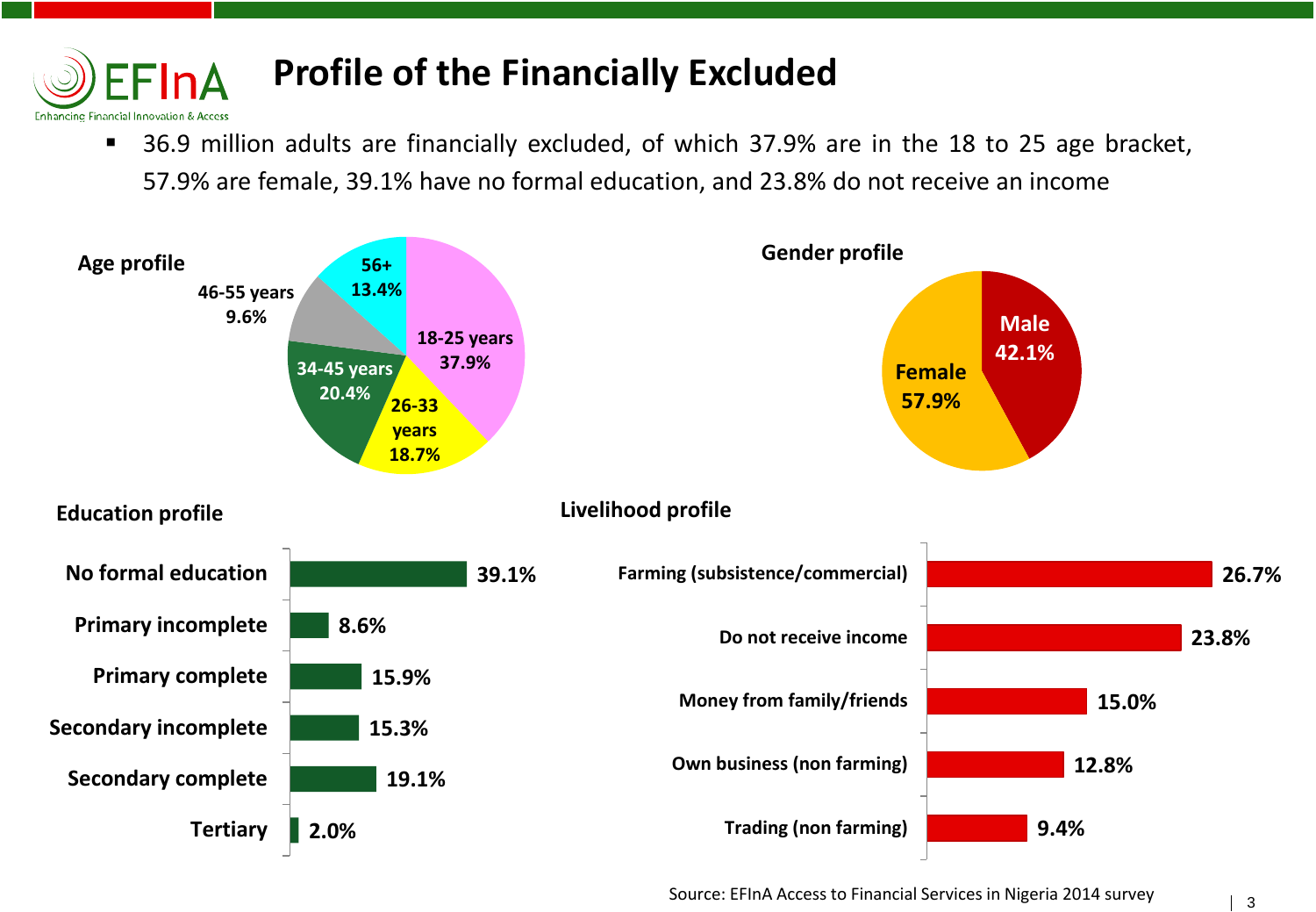

# **The Financially Excluded: Interest in Financial Matters**

- 26.7 million financially excluded adults (72.4% of excluded adults) are interested ("strongly interested" and "interested") in financial matters
- The top 3 financial topics that they are interested in learning about are how to open a bank account, how to save regularly, and how to save for old age

## **Financial topics excluded adults are interested in learning about**

**How deposit insurance works None of the above What mobile money agents do What bank agents do How insurance products work How mobile money works How cashless policy works How to invest in shares Where to get the best financial products How interest rates are calculated How to save for your old age How to save regularly How to open a bank account**



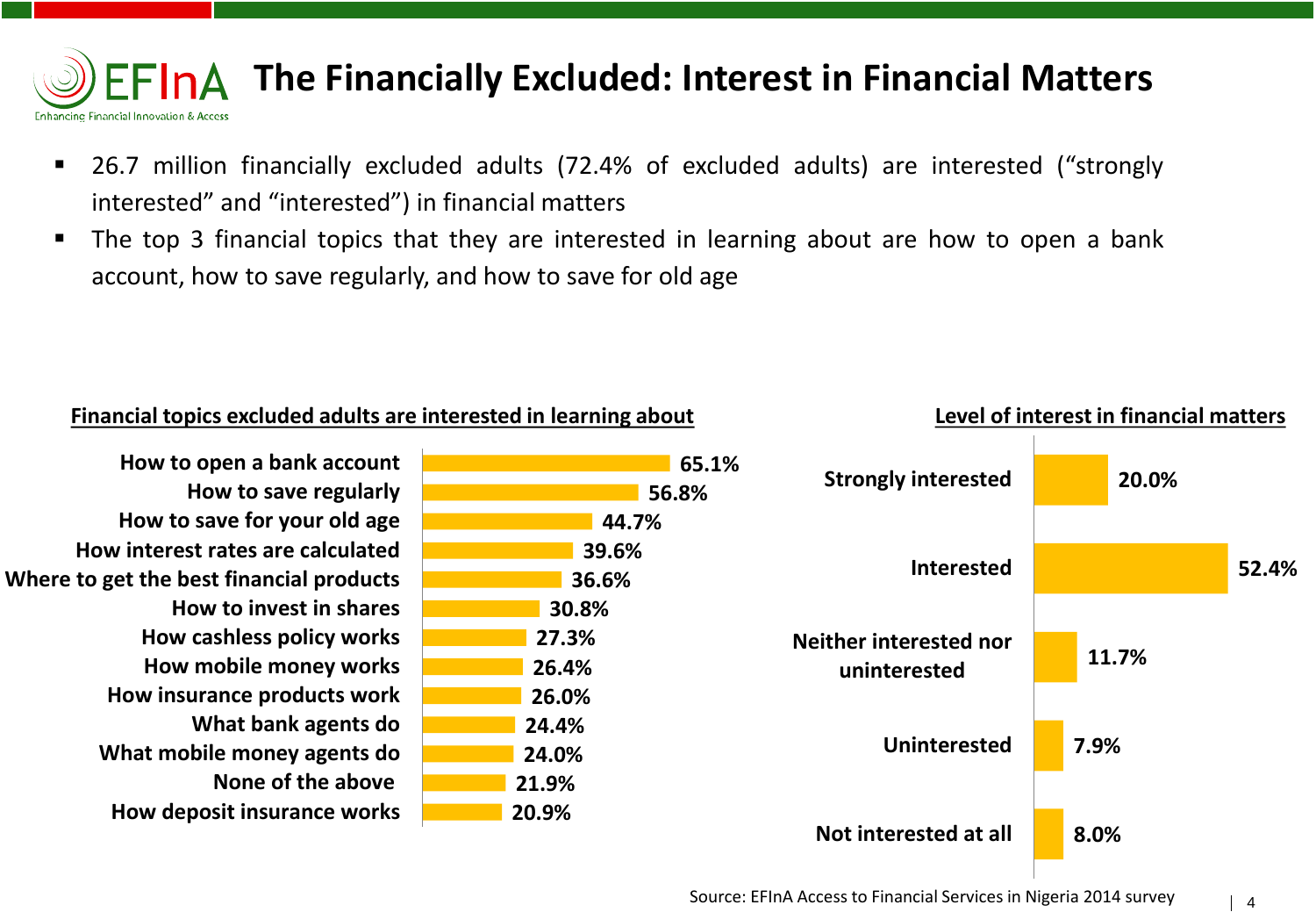

**Awareness of location**

**Know Don't Know** 

# **Potential Channels for Reaching the Financially Excluded**

- 13.9 million adults (38.3% of excluded adults) who are financially excluded own mobile phones
- In terms of awareness of potential locations for providing financial services provision shops and pharmacies have the highest levels of awareness



Source: EFInA Access to Financial Services in Nigeria 2014 survey  $\frac{1}{1}$  5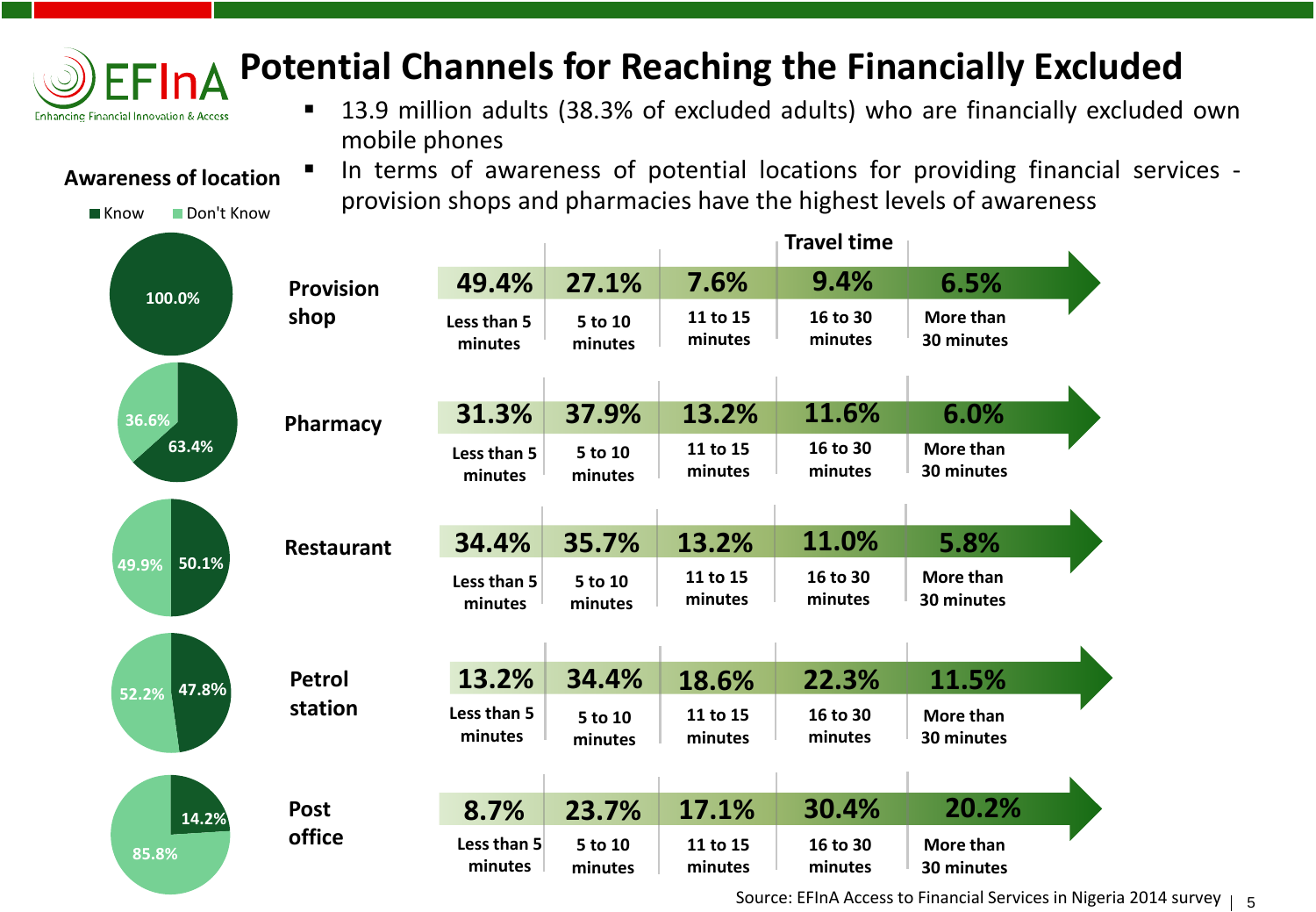

- The top ten states with the greatest number of excluded adults account for **45.3%** of the total financially excluded population in Nigeria
- The top ten states with the greatest number of excluded adult women account for **45.6%** of the total adult women that are financially excluded

| <b>Geo</b>       | <b>State</b>       | <b>Number of</b> | % of total excluded | <b>Number of adult men</b> | <b>Number of adult</b> | % of total adult |
|------------------|--------------------|------------------|---------------------|----------------------------|------------------------|------------------|
| <b>Political</b> |                    | adults who       | population          | who are excluded           | women who are          | women that are   |
| <b>Zone</b>      |                    | are excluded     |                     |                            | excluded               | excluded         |
| <b>NW</b>        | <b>Kano</b>        | 2,512,751        | 6.8%                | 969,724                    | 1,543,027              | 7.2%             |
| <b>NE</b>        | <b>Bauchi</b>      | 2,102,385        | 5.7%                | 997,245                    | 1,105,140              | 5.2%             |
| <b>NW</b>        | <b>Kaduna</b>      | 1,959,267        | 5.3%                | 879,711                    | 1,079,556              | 5.0%             |
| <b>NW</b>        | <b>Katsina</b>     | 1,918,292        | 5.2%                | 781,742                    | 1,136,550              | 5.3%             |
| <b>NW</b>        | <b>Sokoto</b>      | 1,585,636        | 4.3%                | 851,487                    | 734,149                | 3.4%             |
| <b>NE</b>        | <b>Adamawa</b>     | 1,385,033        | 3.8%                | 586,085                    | 798,948                | 3.7%             |
| <b>SW</b>        | <b>Lagos</b>       | 1,377,632        | 3.7%                | 363,114                    | 1,014,518              | 4.7%             |
| <b>NW</b>        | <b>Zamfara</b>     | 1,374,642        | 3.7%                | 572,764                    | 801,878                | 3.8%             |
| <b>NW</b>        | <b>Jigawa</b>      | 1,286,489        | 3.5%                | 515,454                    | 771,035                | 3.6%             |
| <b>NE</b>        | <b>Yobe</b>        | 1,218,573        | 3.3%                | 629,731                    | 588,842                | 2.8%             |
| <b>SS</b>        | <b>Rivers</b>      | 1,216,919        | 3.3%                | 453,803                    | 763,116                | 3.6%             |
| <b>SS</b>        | <b>Cross River</b> | 1,120,378        | 3.0%                | 486,850                    | 633,528                | 3.0%             |
| <b>NE</b>        | <b>Borno</b>       | 1,085,470        | 2.9%                | 380,766                    | 704,704                | 3.3%             |
| <b>NE</b>        | Taraba             | 1,075,989        | 2.9%                | 588,566                    | 487,423                | 2.3%             |
| <b>NC</b>        | Plateau            | 1,057,341        | 2.9%                | 470,846                    | 586,495                | 2.7%             |
| <b>SS</b>        | Akwa Ibom          | 1,044,813        | 2.8%                | 427,916                    | 616,897                | 2.9%             |
| SW               | Oyo                | 1,002,663        | 2.7%                | 465,600                    | 537,063                | 2.5%             |

Source: EFInA Access to Financial Services in Nigeria 2014 survey| 6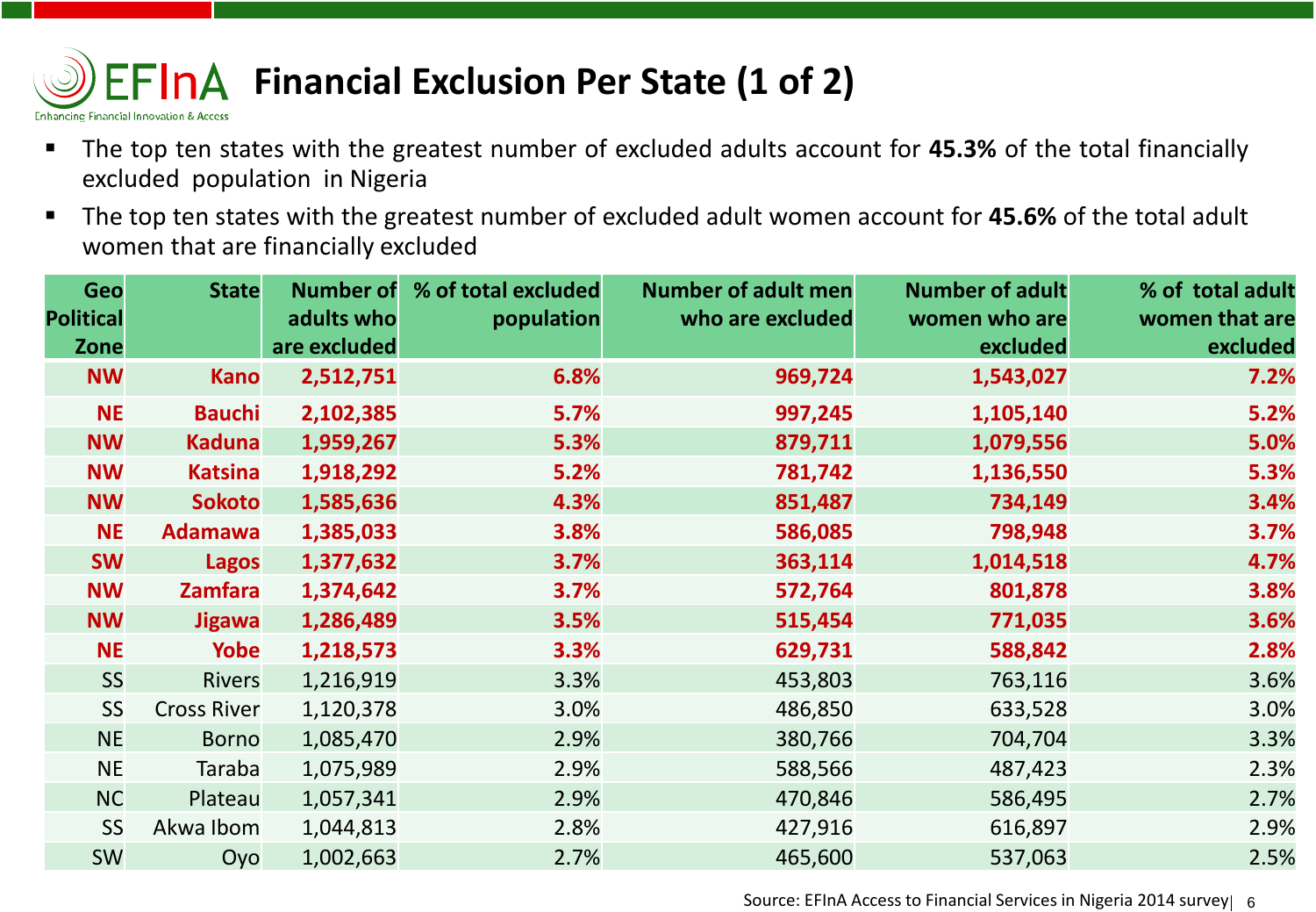

 There are only 5 states where the number of men that are excluded exceeds the number of women that are excluded - **Ekiti, Gombe, Sokoto, Taraba and Yobe**

| <b>Geo Political</b> | <b>State</b>   | <b>Number of adults</b> | % of total excluded |             | Number of adult Number of adult women | % of total adult women |
|----------------------|----------------|-------------------------|---------------------|-------------|---------------------------------------|------------------------|
| Zone                 |                | who are excluded        | population          | men who are | who are excluded                      | that are excluded      |
|                      |                |                         |                     | excluded    |                                       |                        |
| <b>NC</b>            | <b>Niger</b>   | 949,884                 | 2.6%                | 433,176     | 516,708                               | 2.4%                   |
| <b>NE</b>            | Gombe          | 930,443                 | 2.5%                | 468,902     | 461,541                               | 2.2%                   |
| <b>NW</b>            | Kebbi          | 867,139                 | 2.3%                | 386,953     | 480,186                               | 2.2%                   |
| <b>SE</b>            | Ebonyi         | 824,373                 | 2.2%                | 310,314     | 514,059                               | 2.4%                   |
| SW                   | Ondo           | 793,329                 | 2.1%                | 377,201     | 416,128                               | 1.9%                   |
| SW                   | Ogun           | 772,939                 | 2.1%                | 304,868     | 468,071                               | 2.2%                   |
| <b>NC</b>            | Benue          | 767,473                 | 2.1%                | 294,227     | 473,246                               | 2.2%                   |
| <b>SE</b>            | Imo            | 730,341                 | 2.0%                | 273,041     | 457,300                               | 2.1%                   |
| <b>NC</b>            | Kogi           | 718,794                 | 1.9%                | 357,706     | 361,088                               | 1.7%                   |
| SW                   | Osun           | 610,027                 | 1.7%                | 273,677     | 336,350                               | 1.6%                   |
| SS                   | Delta          | 607,519                 | 1.6%                | 198,459     | 409,060                               | 1.9%                   |
| <b>SE</b>            | Anambra        | 589,857                 | 1.6%                | 176,906     | 412,951                               | 1.9%                   |
| <b>SE</b>            | Enugu          | 576,577                 | 1.6%                | 233,434     | 343,143                               | 1.6%                   |
| SS                   | Edo            | 490,254                 | 1.3%                | 125,554     | 364,700                               | 1.7%                   |
| SW                   | Ekiti          | 476,135                 | 1.3%                | 238,076     | 238,059                               | 1.1%                   |
| <b>NC</b>            | Kwara          | 465,988                 | 1.3%                | 169,579     | 296,409                               | 1.4%                   |
| <b>SS</b>            | <b>Bayelsa</b> | 455,130                 | 1.2%                | 191,246     | 263,884                               | 1.2%                   |
| <b>SE</b>            | Abia           | 437,068                 | 1.2%                | 102,043     | 335,025                               | 1.6%                   |
| <b>NC</b>            | Nasarawa       | 347,744                 | 0.9%                | 136,604     | 211,140                               | 1.0%                   |
| <b>NC</b>            | FCT Abuja      | 178,967                 | 0.5%                | 69,350      | 109,617                               | 0.5%                   |
|                      | <b>Total</b>   | 36,914,254              | 100.0%              | 15,542,720  | 21,371,534                            | 100%                   |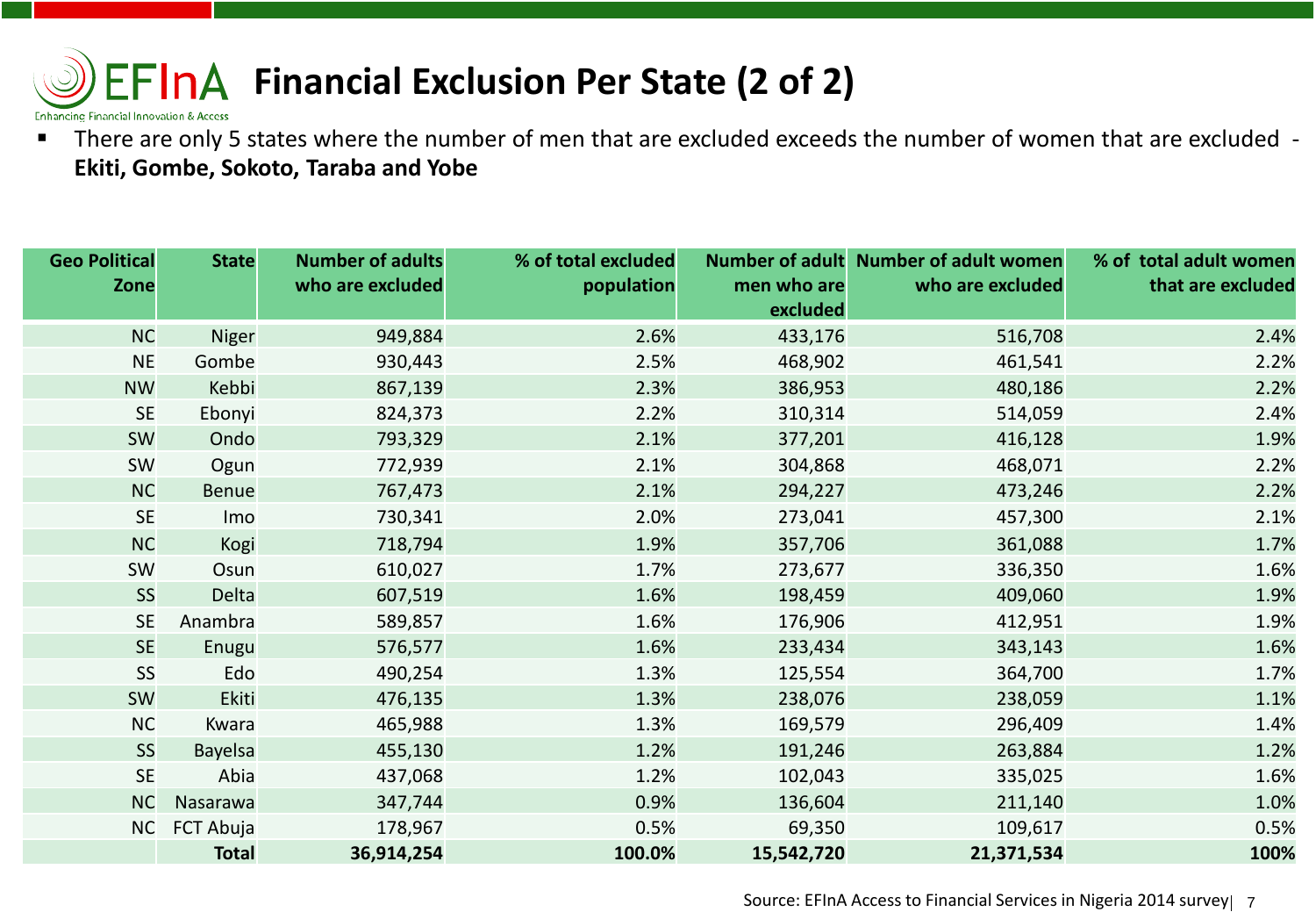

**Analysis of the Top 5 States with the Highest Numbers of Financially Excluded Adults**



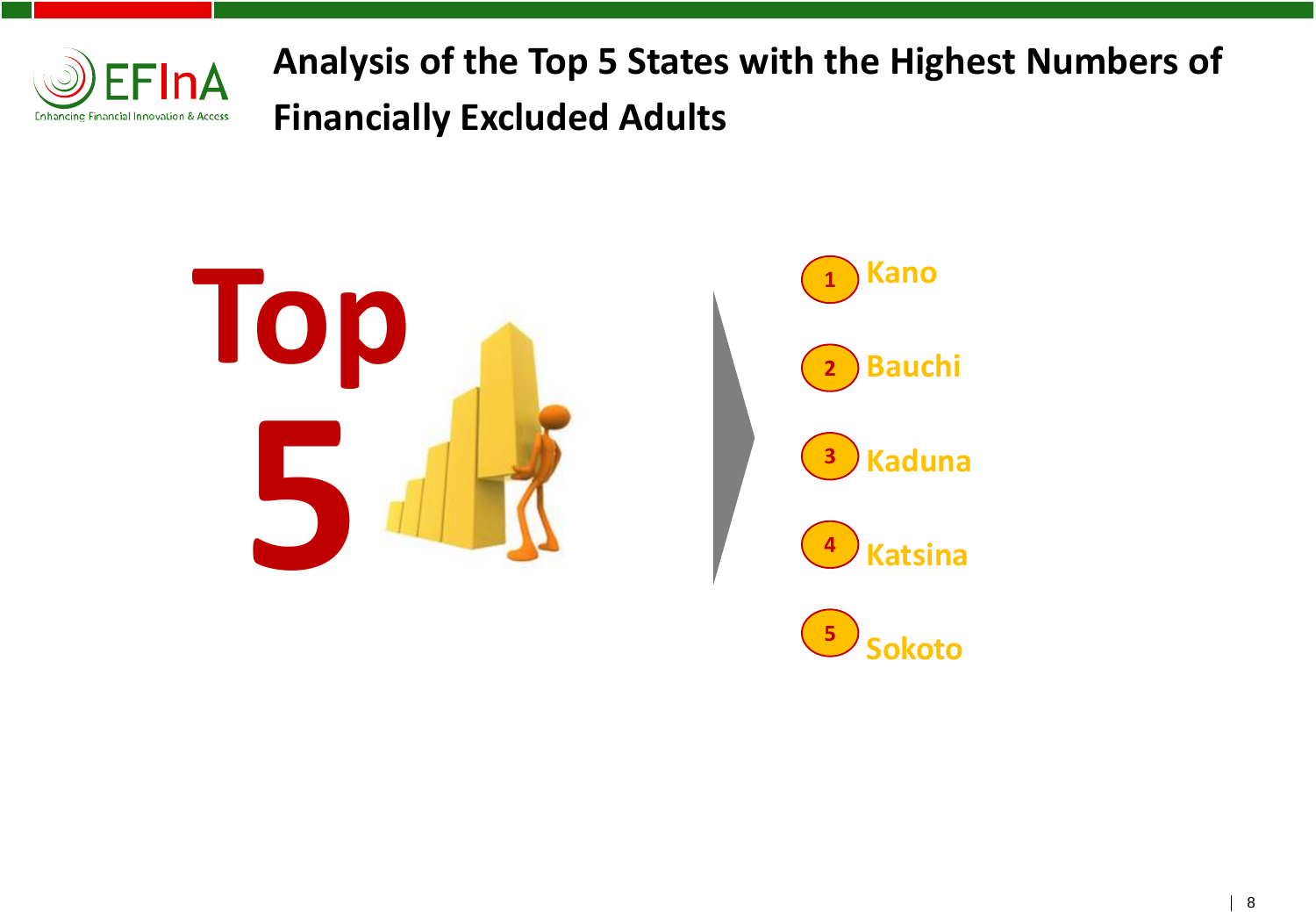## **Kano State – Education and Age Profile of the Financially Excluded Financial Innovation & Acces**

- Kano State has the greatest number of adults who are financially excluded, **2.5 million** adults of which **1.5 million** are **women** and **1.0 million** are **men**
- 63.0% of women versus 38.5% of men that are financially excluded have no formal education
- 39.5% of the total financially excluded population in Kano State are in the 18 to 25 age bracket







Source: EFInA Access to Financial Services in Nigeria 2014 survey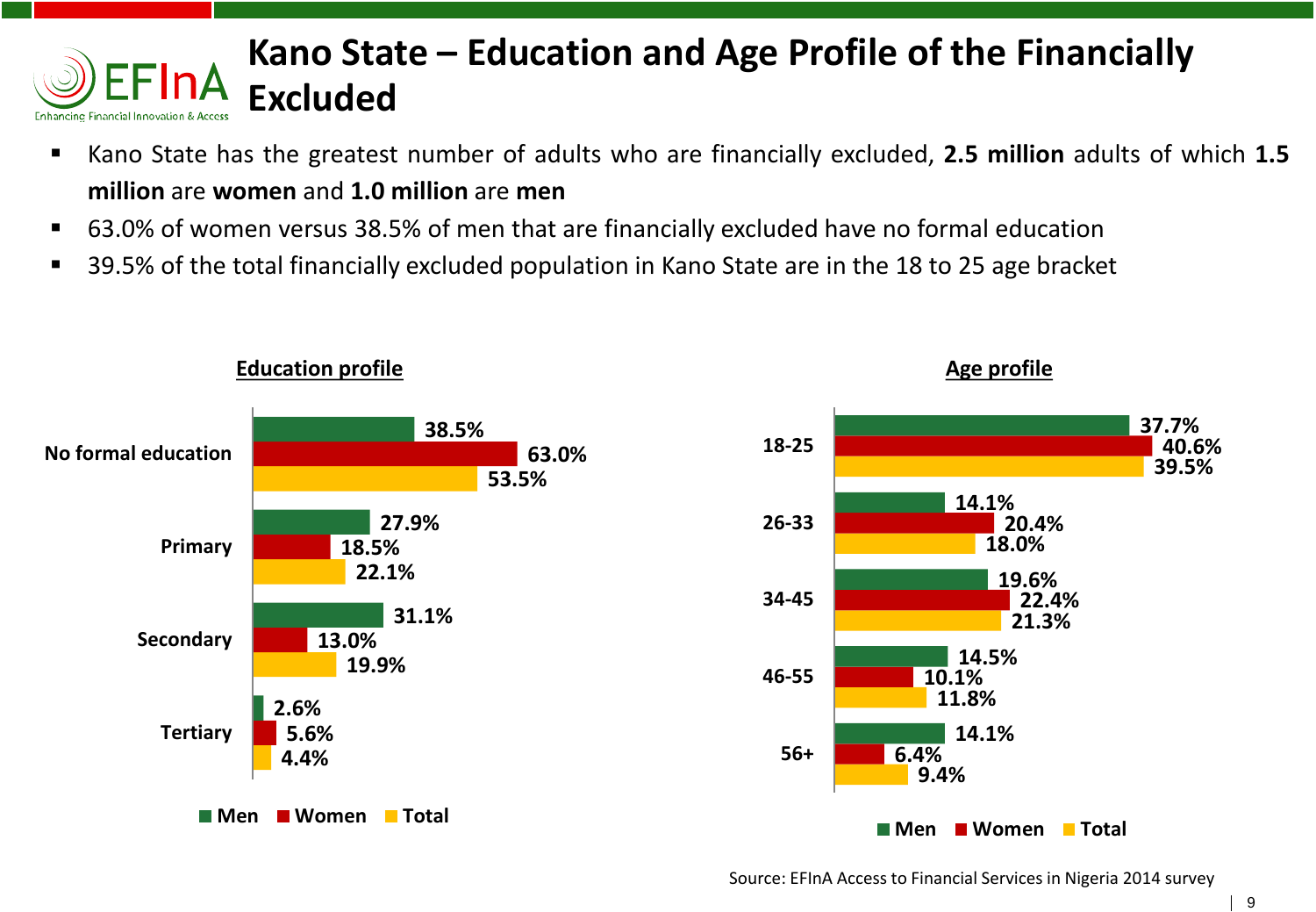## **Kano State – Source/Level of Income of the Financially Excluded Enhancing Financial Innovation**

- The main source of income for 25.6% of the financially excluded population in Kano State is trading of goods and services (non farming), which is also the main source of income for 27.5% of financially excluded women. However, the main source of income for 36.2% of financially excluded men is farming
- 67.1% of financially excluded adults in Kano State earn N6,000 or less per month
- 13.3% of financially excluded women in Kano State do not receive an income

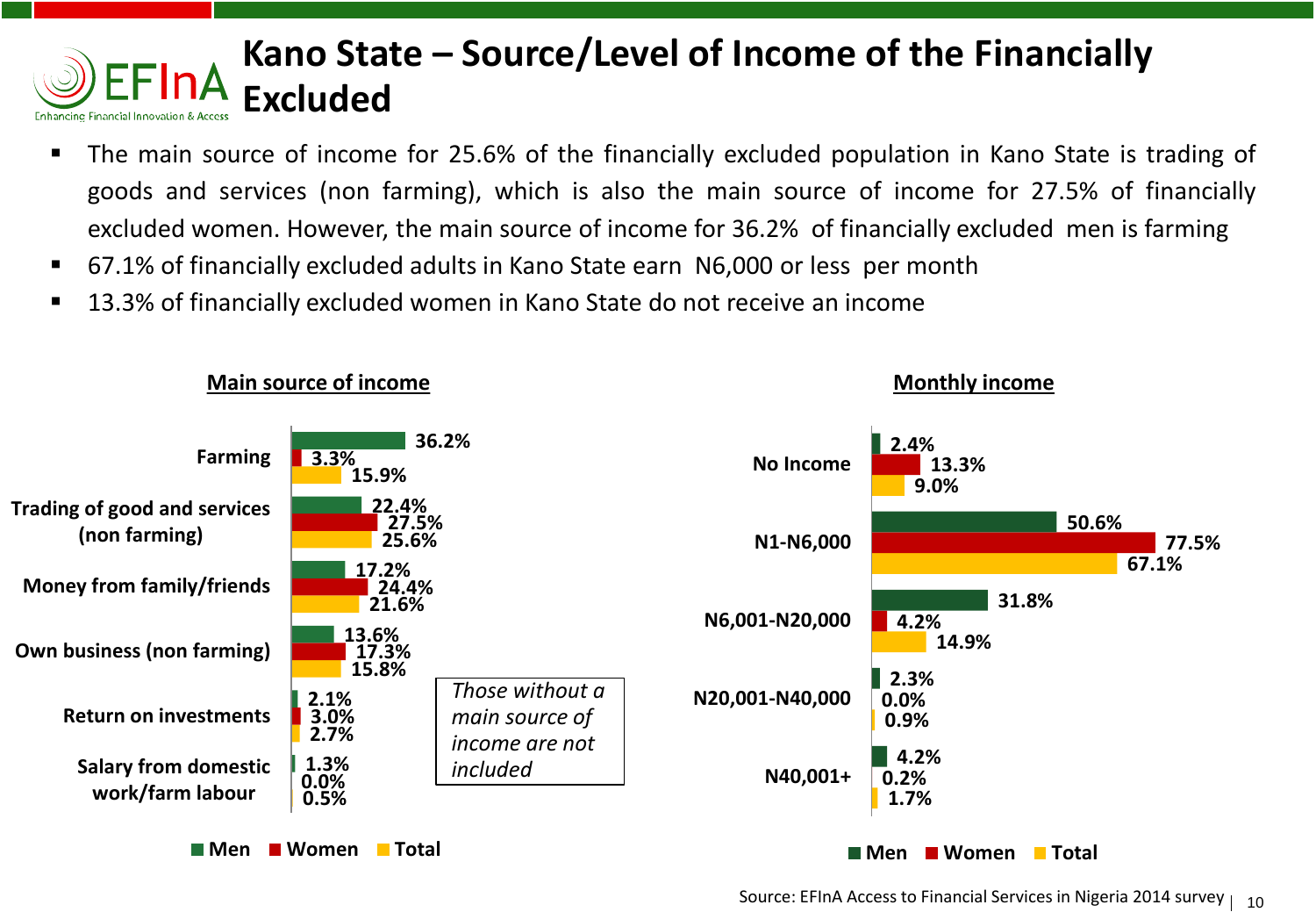## **Kano State – Languages Spoken and Read by the Financially Excluded** Enhancing Financial Innovation & Acces

- 98.9% of financially excluded adults in Kano State speak Hausa fluently compared to only 14.0% that can speak English fluently
- 77.0% of financially excluded adults in Kano State can comfortably read Hausa compared to only 9.5% that can comfortably read English

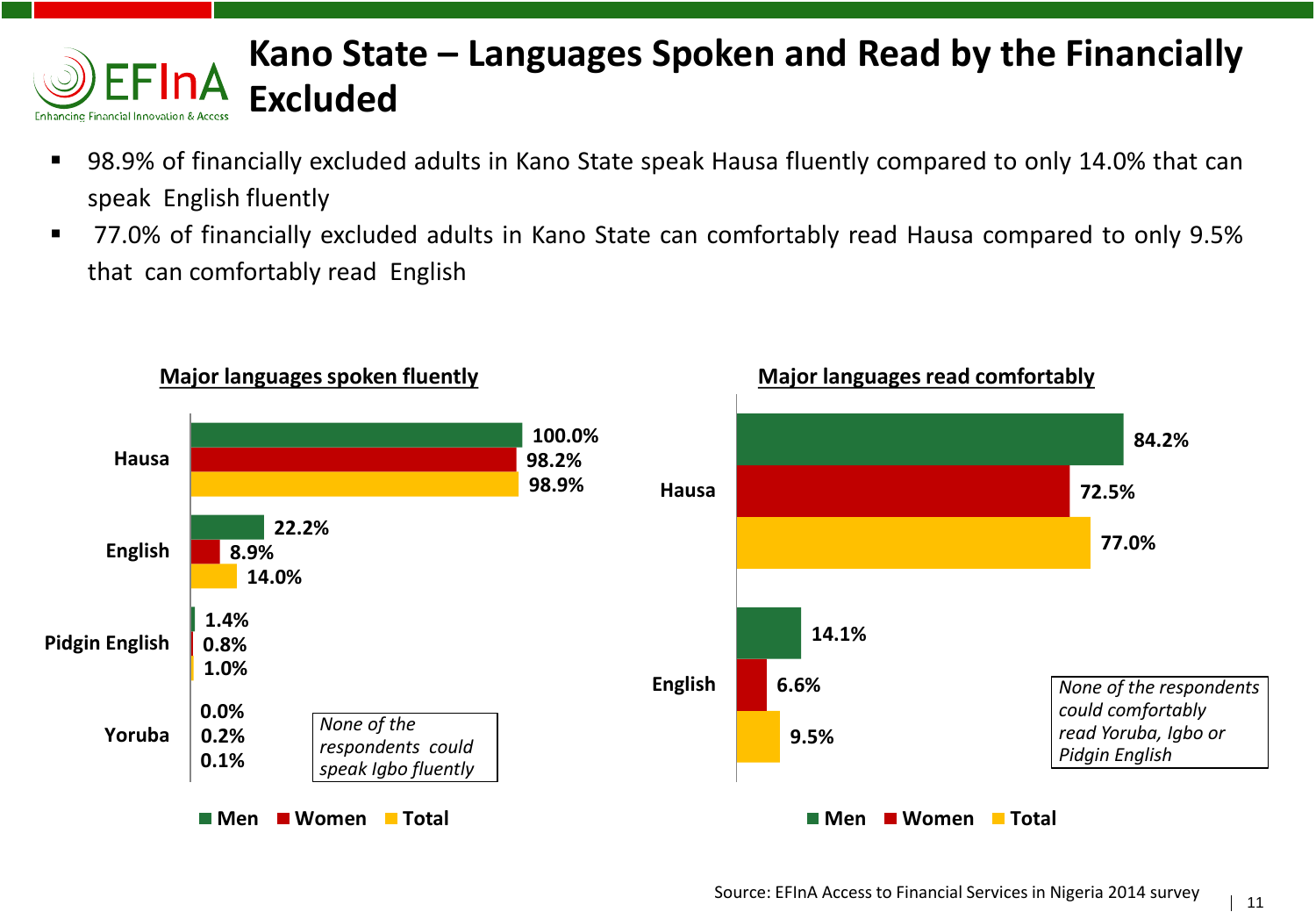

# **Bauchi State – Education and Age Profile of the Financially Excluded**

- There are **2.1 million** financially excluded adults in Bauchi State; of which **1.1 million** are **women** and **1.0 million** are **men**
- 65.0% of financially excluded adults in Bauchi State have no formal education
- 49.2% of financially excluded adults are in the 18 to 25 age bracket
- When comparing financially excluded men with women, a higher proportion of financially excluded women in Bauchi State have no formal education (74.1% of women vs. 54.8% of men)



## **Education profile**

**Age profile**

Source: EFInA Access to Financial Services in Nigeria 2014 survey<sub>| 12</sub>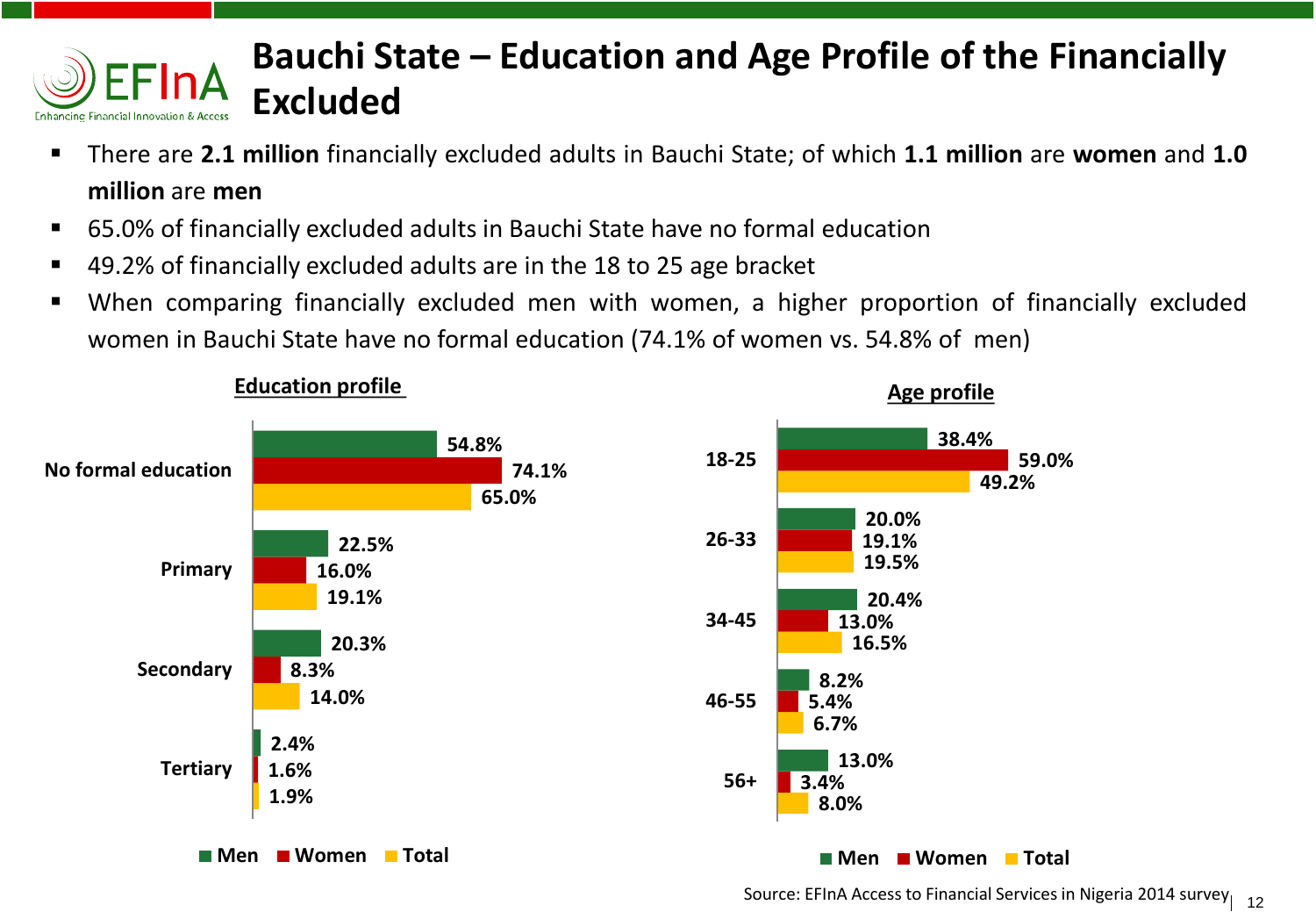# **Bauchi State – Source/Level of Income of the Financially Excluded** Einancial Innovation :

- 23.4% of the financially excluded adult population in Bauchi State get their main source of income from farming
- 12.4% of financially excluded women in Bauchi State get their main source of income from family/friends
- 31.1% of financially excluded adults earn N6,000 or less per month
- 30.2% of financially excluded women in Bauchi State do not receive an income



**Main source of income Monthly income Monthly income**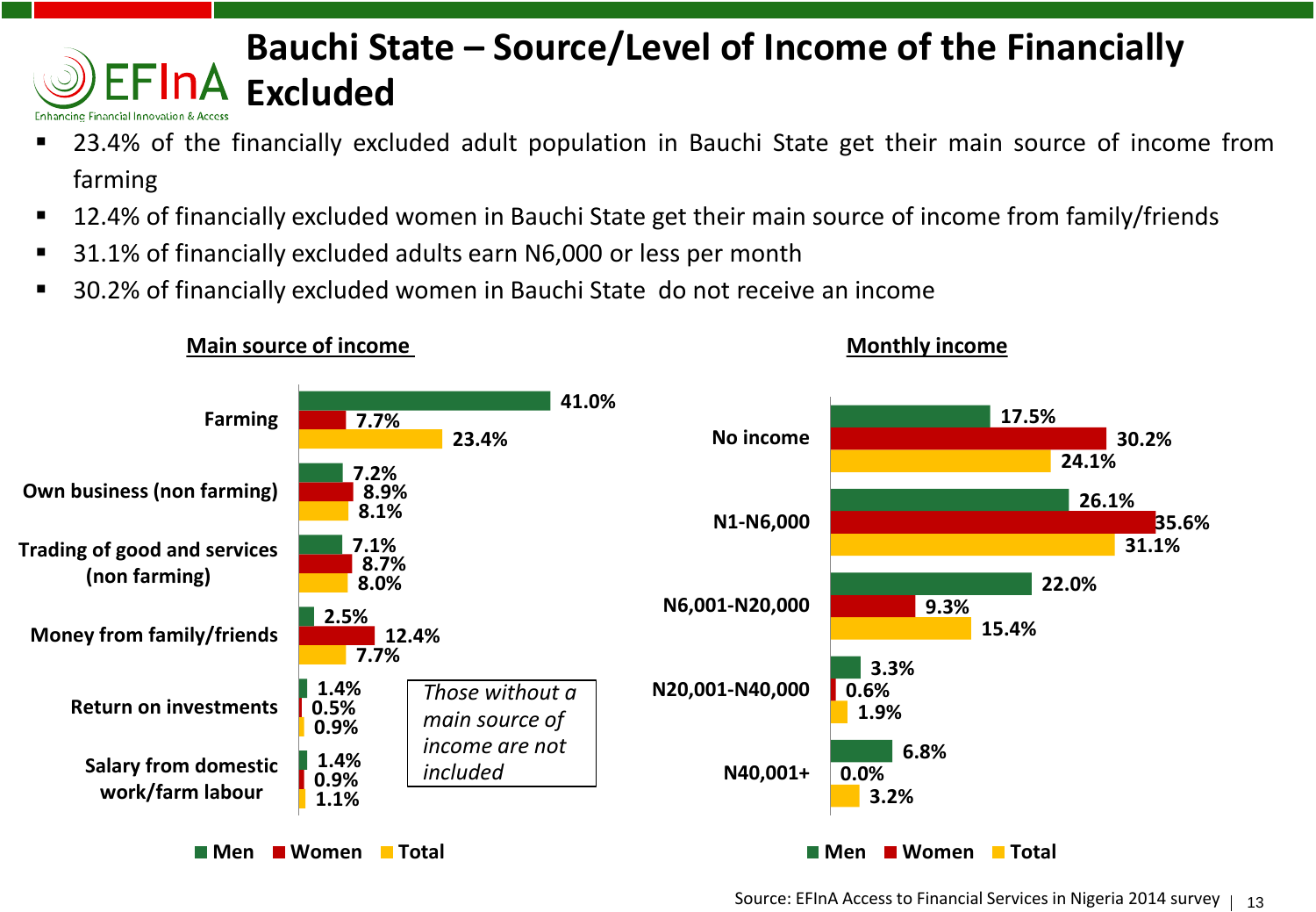

# **Bauchi State – Languages Spoken and Read by the Financially Excluded**

- 99.4% of financially excluded adults in Bauchi State speak Hausa fluently compared to only 10.6% that can speak English fluently
- 58.5% of financially excluded adults in Bauchi State can comfortably read Hausa compared to only 8.6% that can comfortably read English

**Major languages spoken fluently and all anguages read comfortably** 

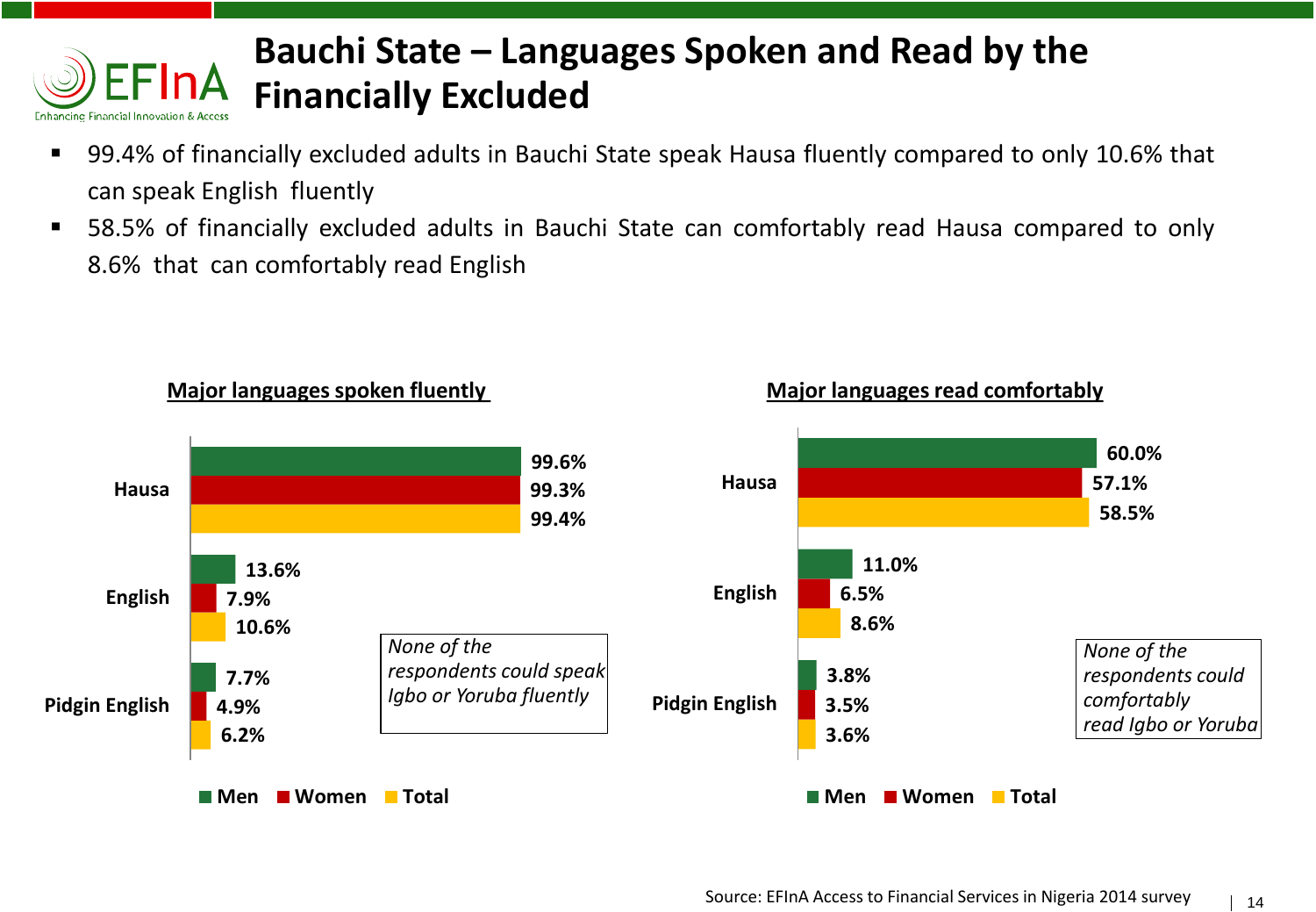## **Kaduna State – Education and Age Profile of the Financially Excluded** Einancial Innovation :

- There are **2.0 million** financially excluded adults in Kaduna State; of which **1.1 million** are **women** and **0.9 million** are **men**
- 37.0% of financially excluded adults in Kaduna State have secondary education. However 39.4% of financially excluded women in the state have no formal education
- The highest proportion of financially excluded adults (41.0%) are in the 18 to 25 age bracket. This is also the case in Kano and Bauchi States





**Age profile**

### **Education profile**

Source: EFInA Access to Financial Services in Nigeria 2014 survey<sub>|</sub> 15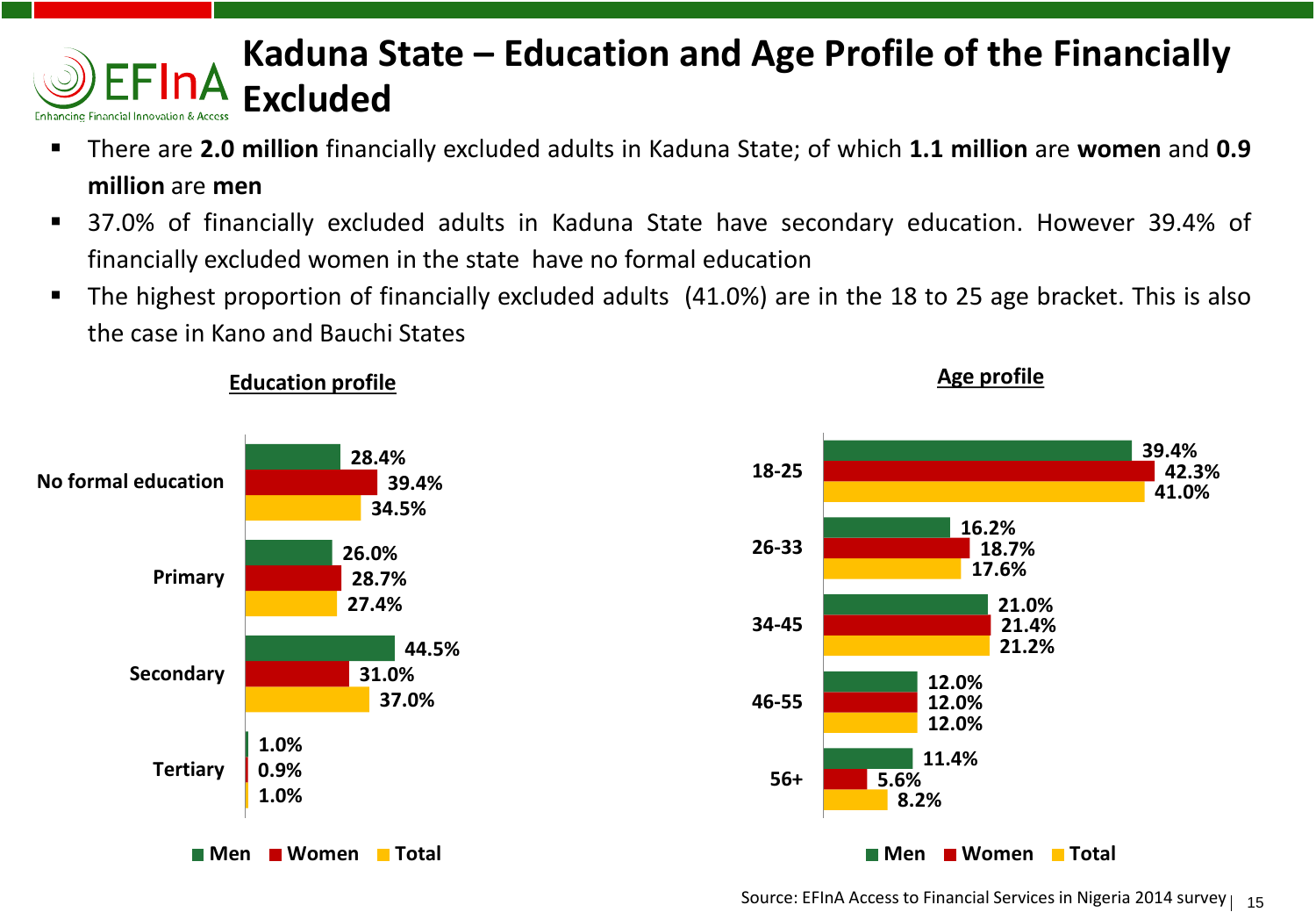## **Kaduna State – Source/Level of Income of the Financially Excluded** Enhancing Financial Innovation & Acces

- 24.8% of financially excluded adults in Kaduna State get their main source of income from farming
- 22.4% of financially excluded adults in Kaduna State earn N6,000 or less per month. However, 27.7% of financially excluded women in Kaduna State do not receive an income

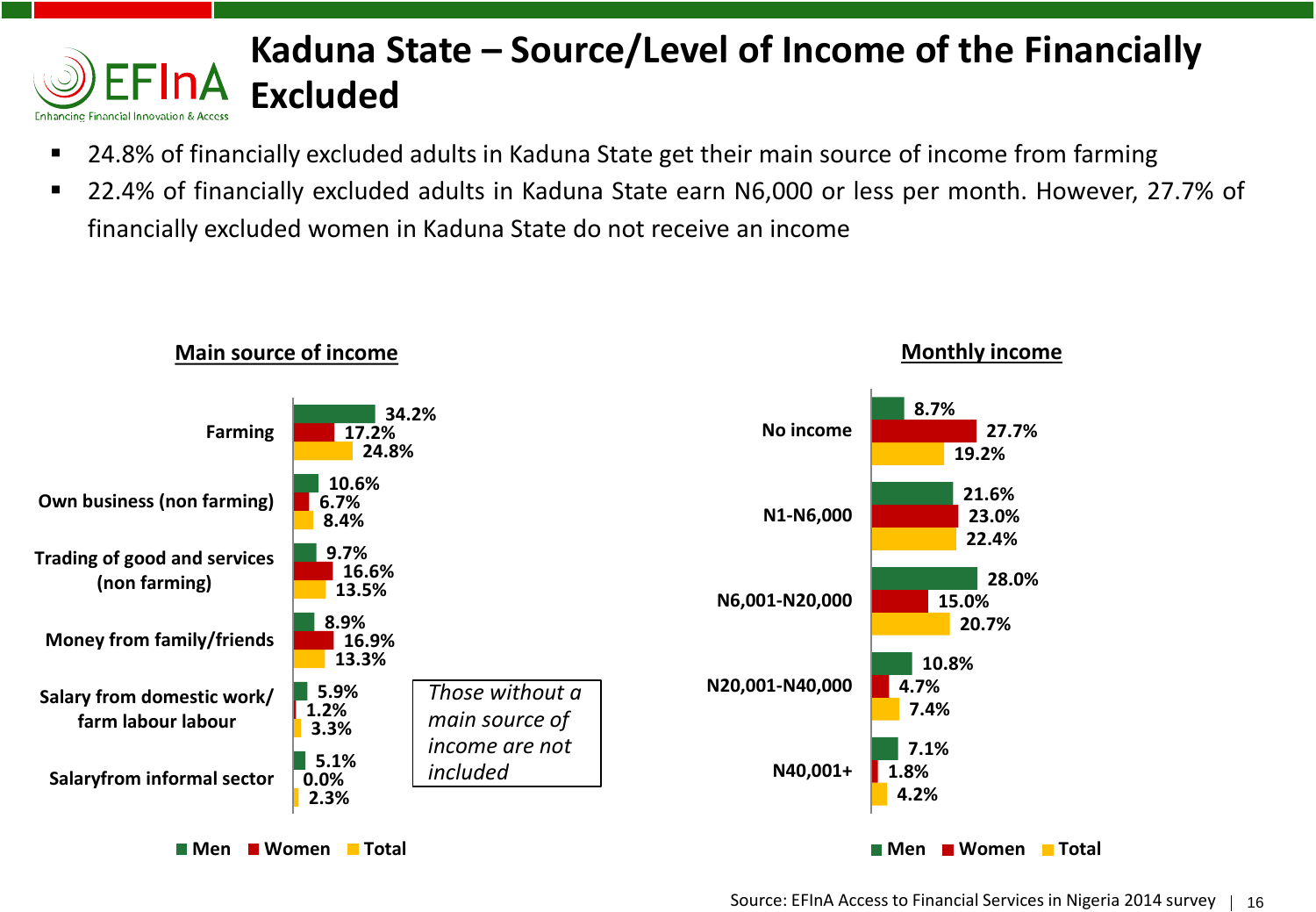#### **Kaduna State – Languages Spoken and Read by the EFInA Financially Excluded** Enhancing Financial Innovation & Acces

- 68.5% of the financially excluded adult population in Kaduna State can speak English fluently, whilst 60.3% of them can comfortably read English
- Hausa is the language that most financially excluded adults in Kaduna State can speak fluently and comfortably read





### **Major languages spoken fluently and all anguages read comfortably Major languages read comfortably**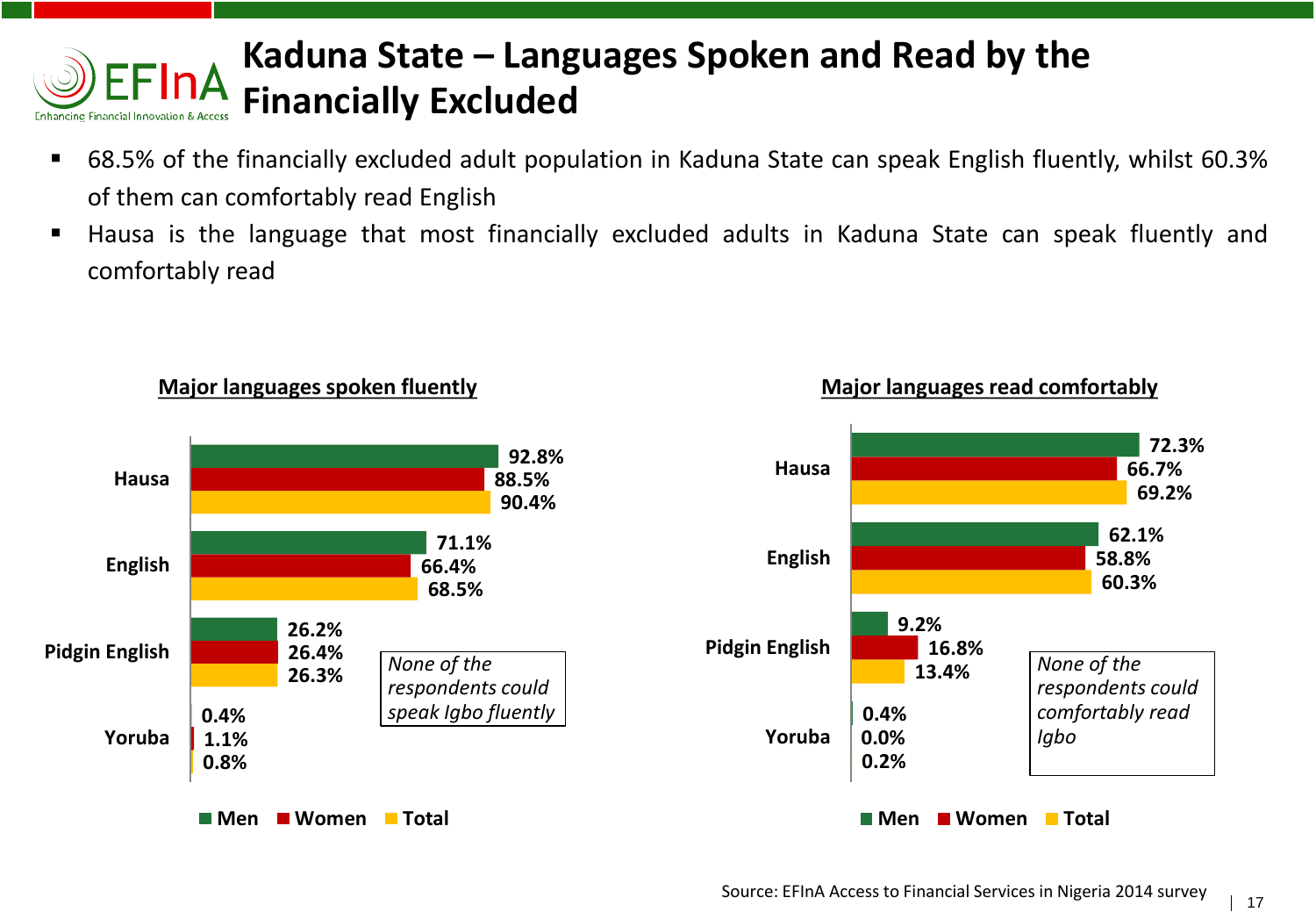

# **Katsina State – Education and Age Profile of the Financially Excluded**

- There are **1.9 million** financially excluded adults in Katsina State; of which **1.1 million** are **women** and **0.8 million** are **men**
- 68.3% of financially excluded adults in Katsina State have no formal education. An even greater proportion of financially excluded women (77.6%) have no formal education
- 38.5% of financially excluded adults in Katsina State are in the 18 to 25 age bracket; this is followed by those in the 34 to 45 age bracket (23.6%)





**37.7%**

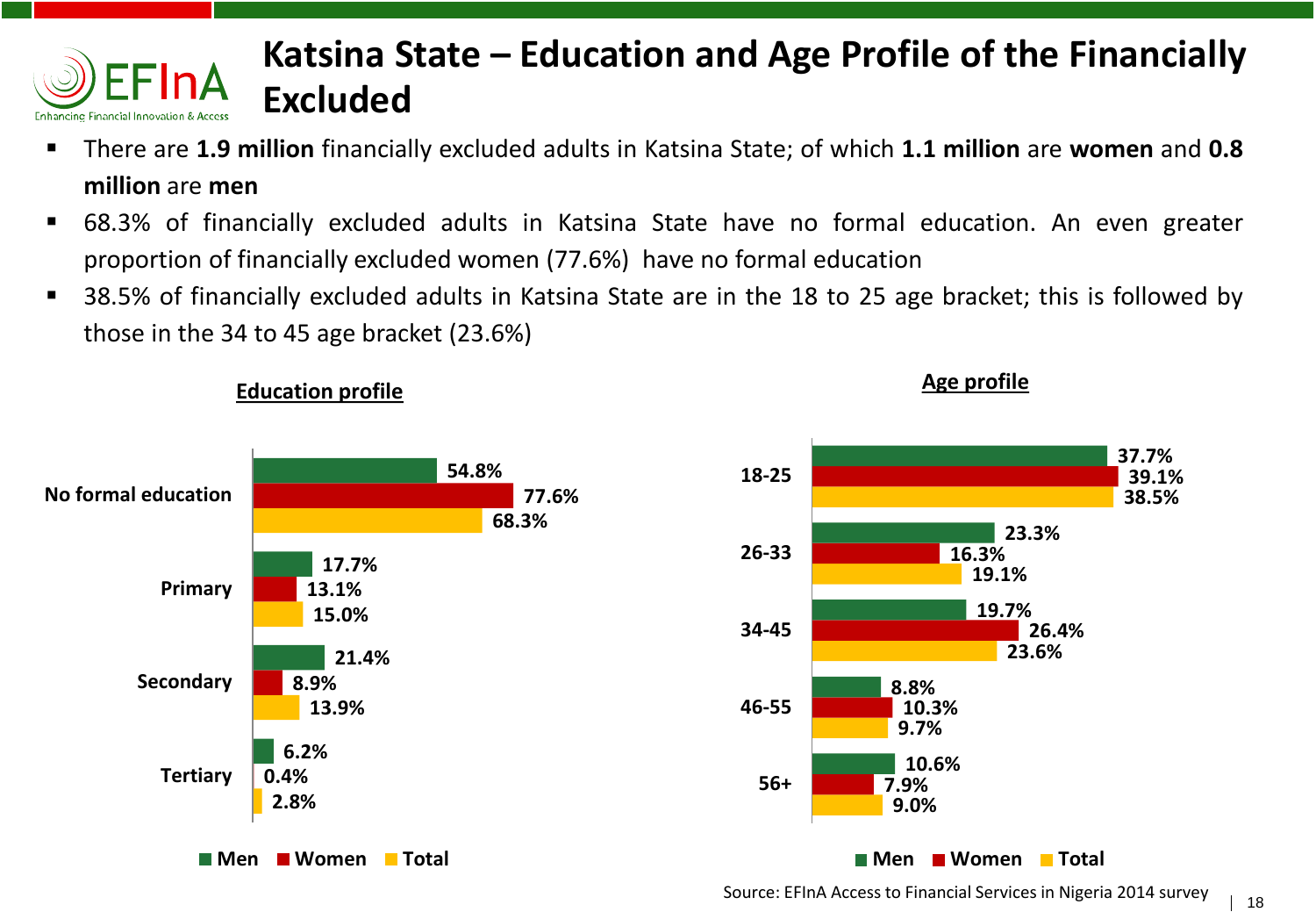

# **Katsina State – Source/Level of Income of the Financially Excluded**

- 25.4% of financially excluded adults in Katsina State get their main source of income from their own business (non farming)
- 29.1% of financially excluded adults in Katsina State earn N6,000 or less per month. A greater proportion of excluded women do not receive an income, when compared with men (34.7% vs. 12.9% respectively)

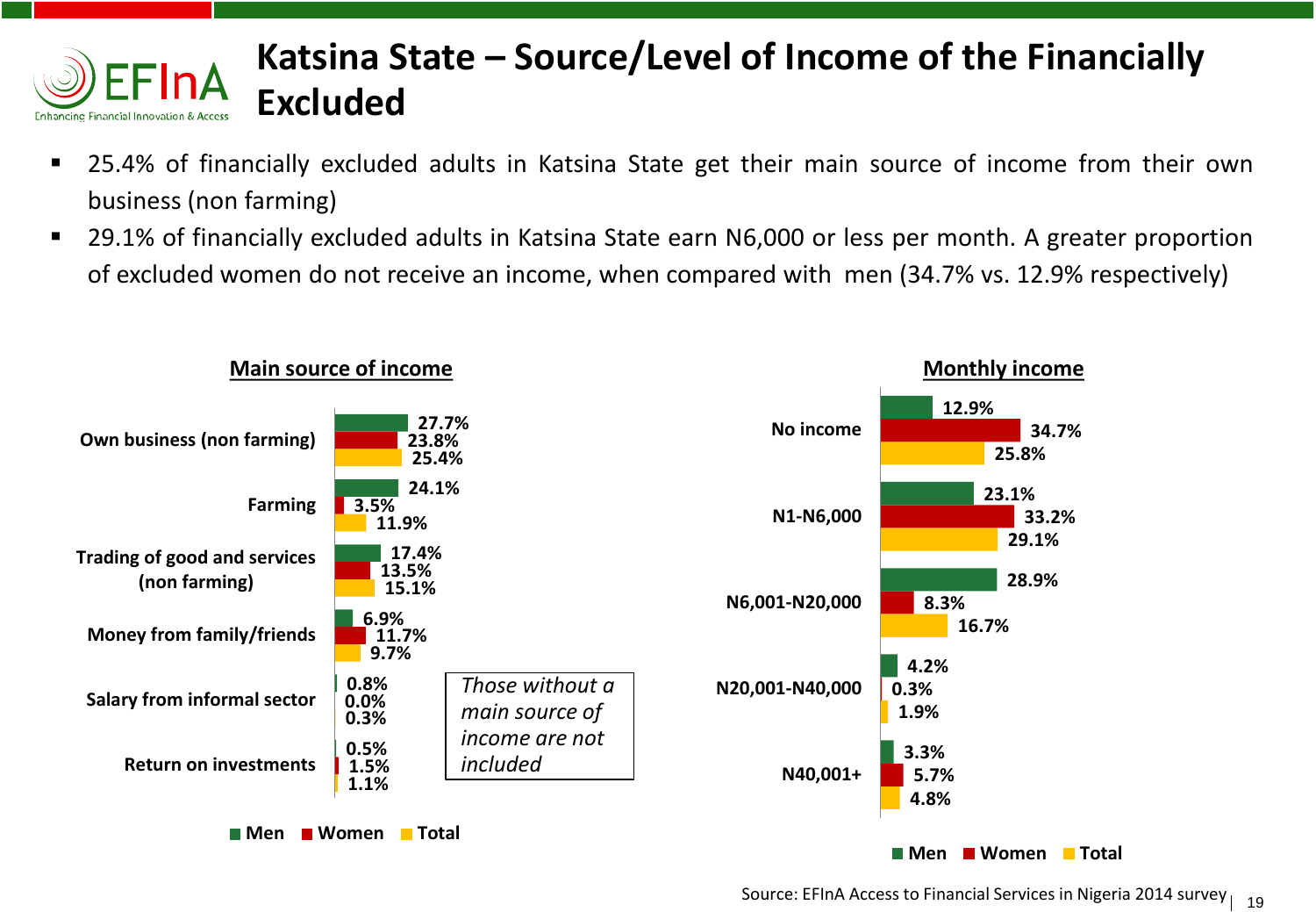### **Katsina State – Languages Spoken and Read by the Financially**  EFInA **Excluded** Enhancing Financial Innovation & Acces

- Hausa is the language most spoken fluently by financially excluded adults in Katsina State
- Only 17.4% of financially excluded adults in Katsina State speak English fluently and 9.6% can comfortably read English

**Major languages spoken fluently Major languages read comfortably**

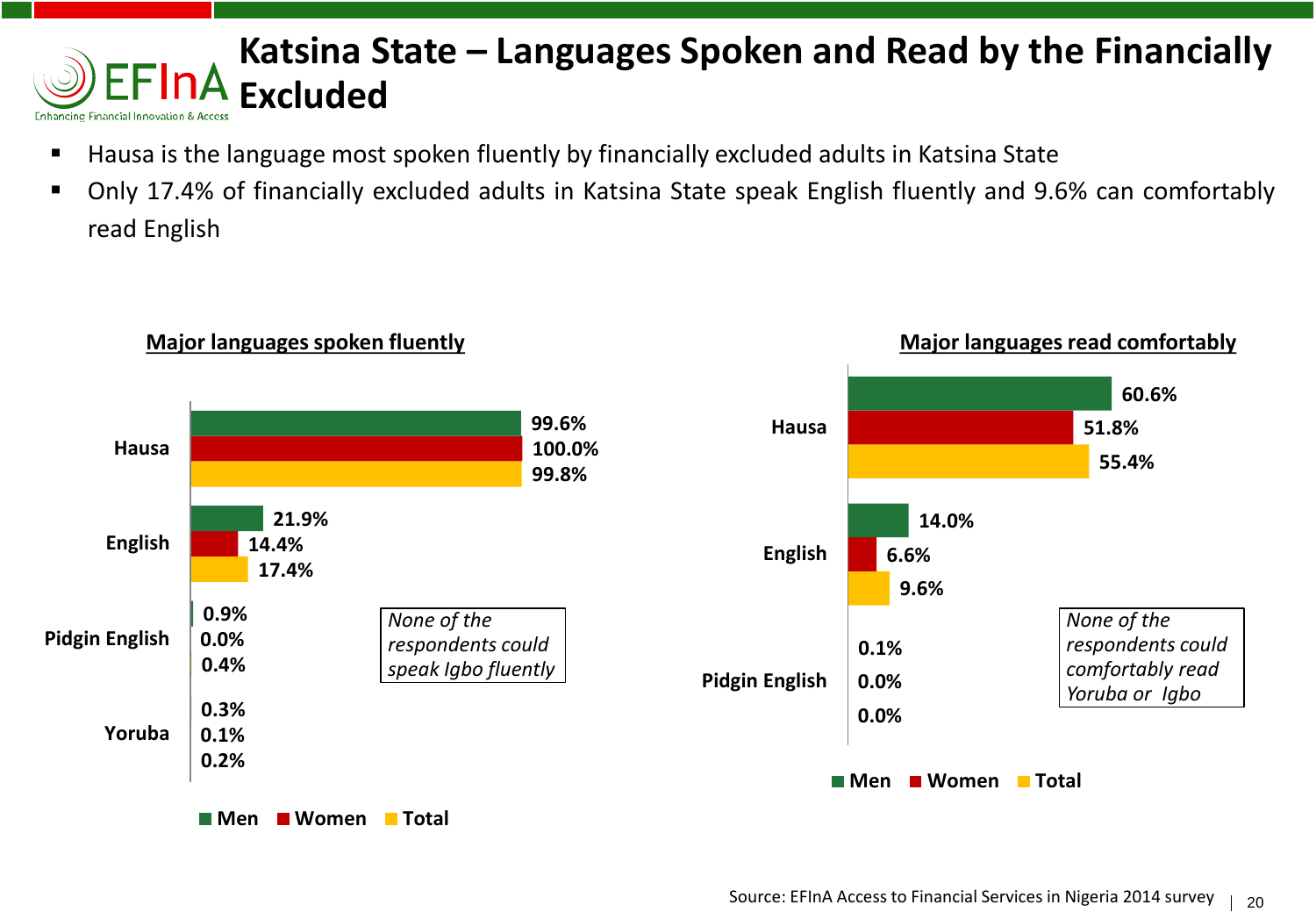

# **Sokoto State – Education and Age Profile of the Financially Excluded**

- There are **1.6 million** financially excluded adults in Sokoto State; of which **0.7 million** are **women** and **0.9 million** are **men**
- 80.2% of financially excluded adults in Sokoto State have no formal education. Whereas 88.7% of financially excluded women have no formal education
- 33.2% of financially excluded adults in Sokoto are in the 18 to 25 age bracket; this is followed by those in the 34 to 45 age bracket (24.9%)

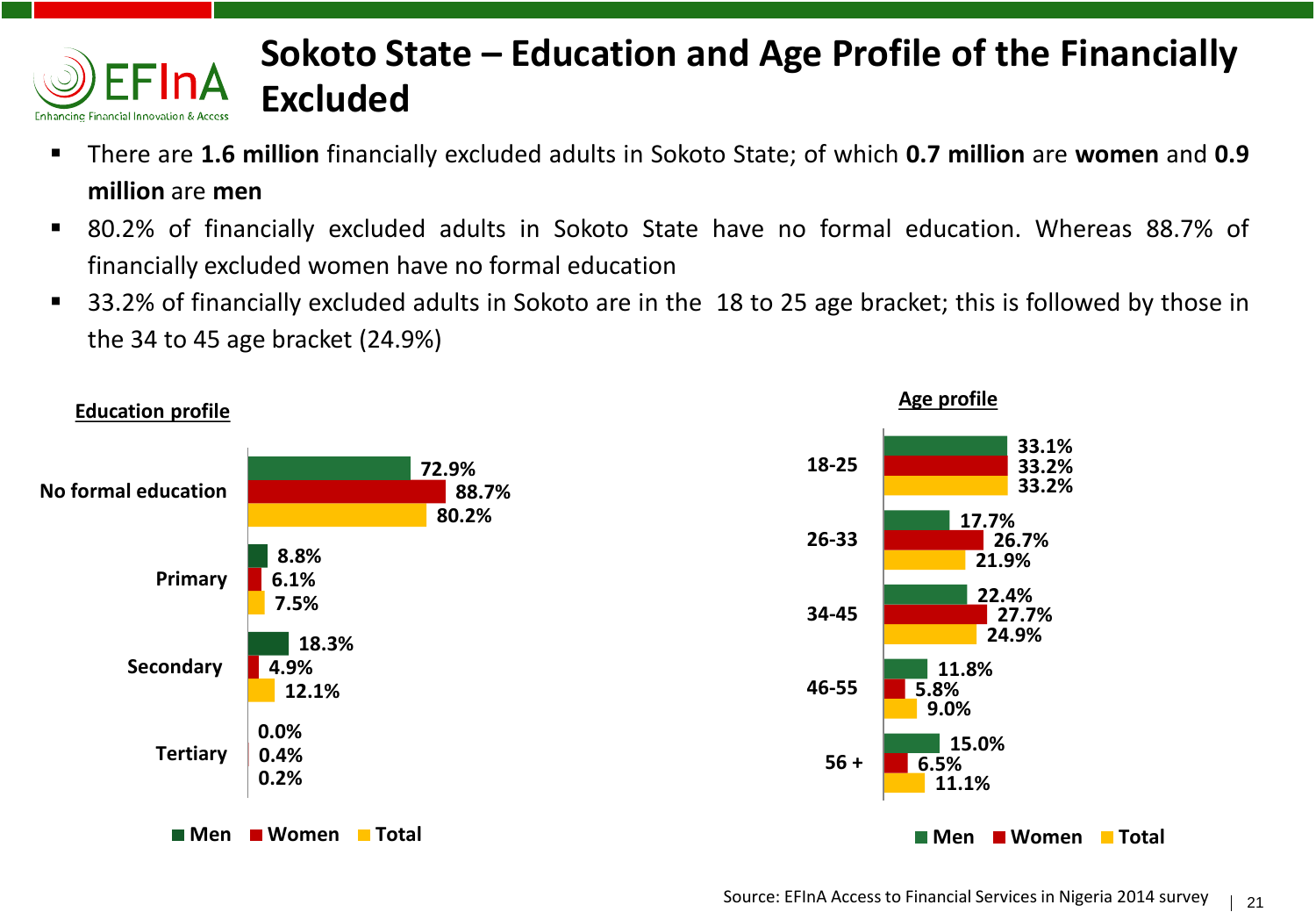# **Sokoto State – Source/Level of Income of the Financially Excluded Enhancing Financial Innovation & Access**

- The main source of income for 22.6% of excluded adults in Sokoto State is from farming
- The main source of income for 30.4% of financially excluded women in Sokoto State is from family/friends
- 20.6% of financially excluded adults in Sokoto do not receive an income

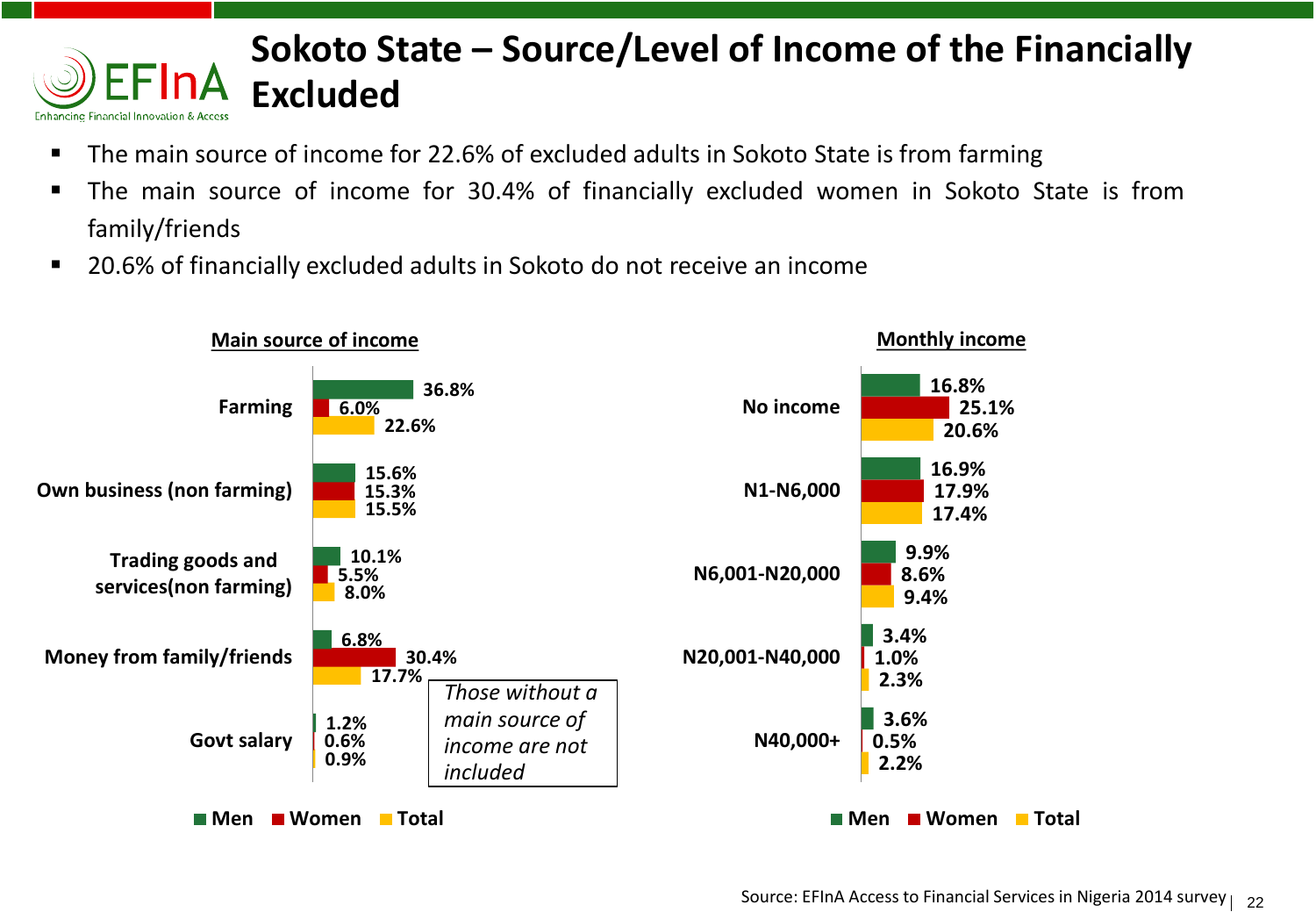# **Sokoto State – Languages Spoken and Read by the Financially Excluded Enhancing Financial Innovation & Access**

- 81.7% of the financially excluded adult population in Sokoto State can speak English fluently, whilst only 30.4% of them can comfortably read English
- 87.6% of financially excluded adults in Sokoto State can speak Hausa fluently, whilst only 31.7% of them can comfortably read Hausa



### **Major languages spoken fluently and all compares in the space of Major languages read comfortably**